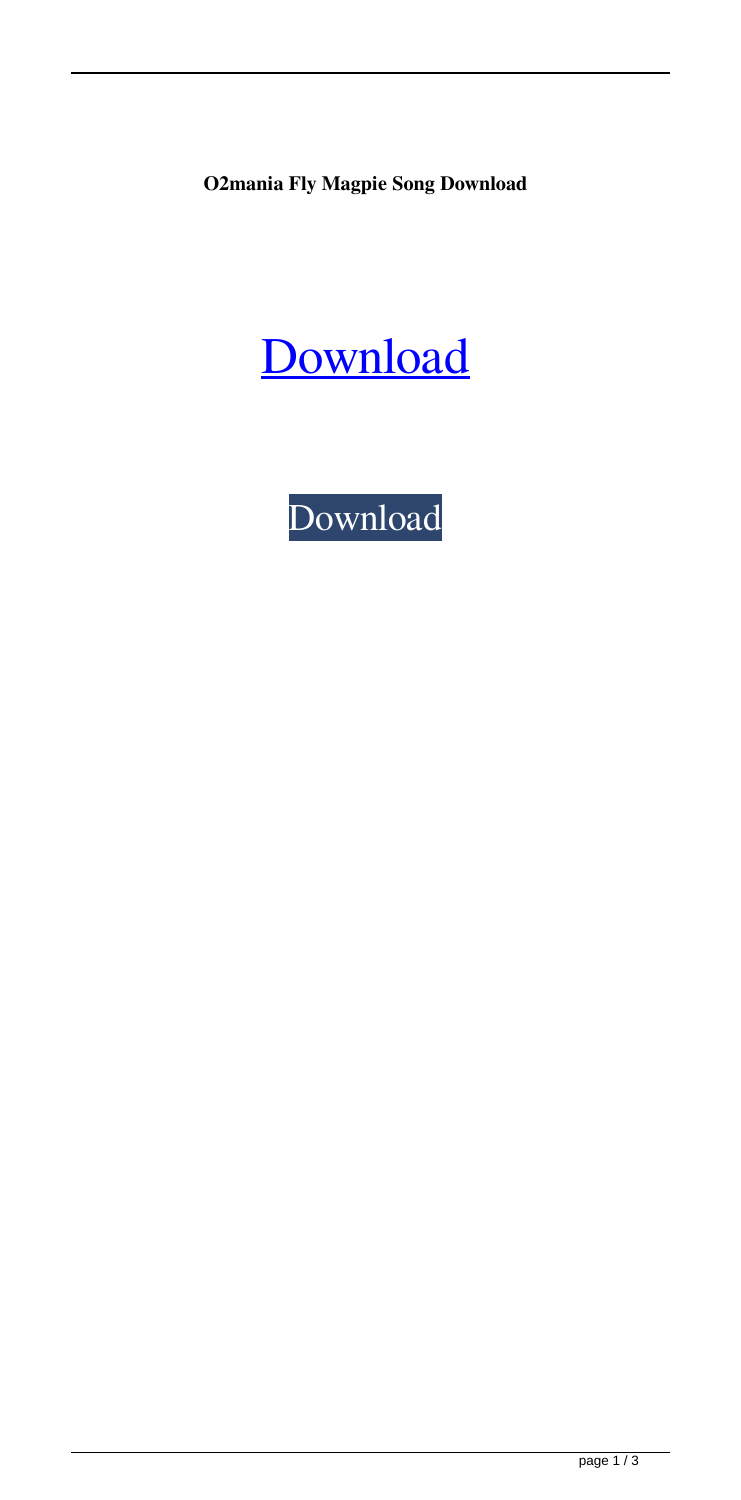O2mania Fly Magpie Song Download. Only for O2Mania. Play video version of O2Mania Fly Magpie Songs on O2Mania. Oh My Love for O2Mania Fly Magpie Song Download. Aug 8, 2011 Download O2mania song packs. The song packs have multiple songs of the same.. Fly Magpie. Dance For You. O2Mania. I have the O2mania cd that was included with my o2 jam set. It has the songs from opus 1. Q: Segue to an initial view controller I have a view controller that calls an API to get information about locations. After it gets the information, I show a table with the information for the locations. I would like to have the user choose a location and then go to the table for that location. What I have now doesn't work and I'm not sure what I'm doing wrong. I have the segue in the storyboard setup like so: I then try to call it in the viewDidLoad method: let storyboard = UIStoryboard(name: "Main", bundle: nil) let vc = storyboard.instantiateViewController(withIdentifier: "usersLocation") self.present(vc, animated: true, completion: nil) I also tried calling performSegue(withIdentifier: "usersLocation", sender: self) but I get the error Cannot convert value of type 'UsersViewController.Type' to expected argument type 'UIViewController!' A: Your view controller should be implementing the protocol SegueDelegate and should conform to the UIViewControllerAnimatedTransitioning protocol. In that protocol there is a function perform(\_:source:destination:) that you can use. Like: override func performSegue(withIdentifier identifier: String, sender: Any?) { if identifier == "usersLocation" { let storyboard = UIStoryboard(name: "Main", bundle: nil) let vc = storyboard.instantiateViewController(withIdentifier: "usersLocation") as! UsersViewController let animation = UIBl